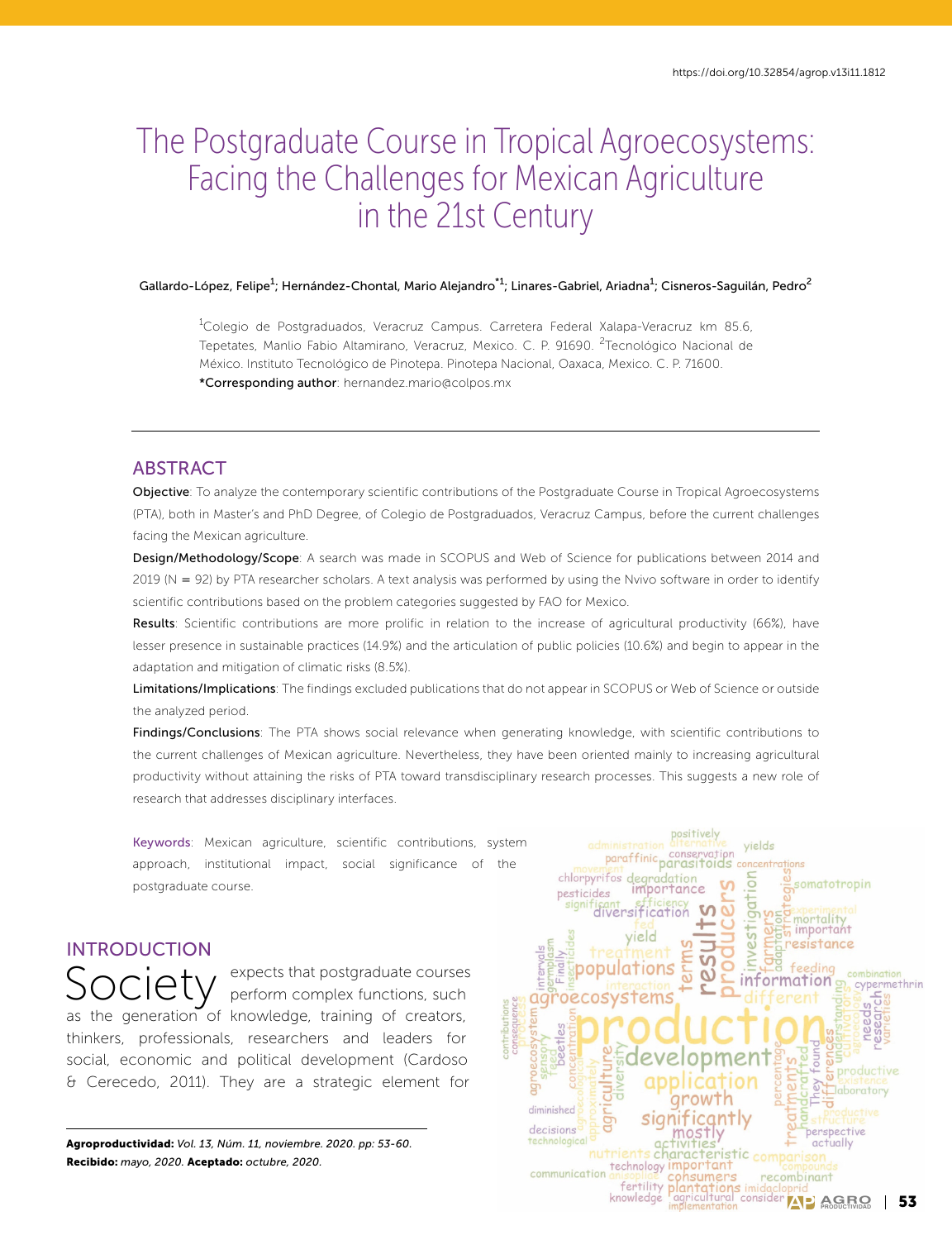the development of scientific competences, reason why an indicator of their quality are the scientific contributions published in high-impact magazines with useful knowledge (Ortega *et al*., 2017). In Mexico, these contributions have a high weight in order to belong to the National Quality Postgraduate Program (Programa Nacional de Posgrados de Calidad, PNPC), of the National Committee of Science and Technology (Consejo Nacional de Ciencia y Tecnología, Conacyt); for the agricultural and rural sectors, the postgraduate courses are aimed at providing guidelines that allow the government to set the public agricultural policy to cooperate in the solution for its problems (Reyes & Reyes, 2018). In this context, the objective of this work was to analyze the contemporary scientific contributions of the Postgraduate Course in Tropical Agroecosystems (PTA) both at Master's degree and PhD.

### Origin and Evolution of the Postgraduate Course in Tropical Agroecosystems

In 1993, the Veracruz Campus began the Master's Degree in Tropical Agroecosystem Sciences, based on a diagnosis, forecast and prospective for tropical agriculture in Mexico; the PhD in Sciences was incorporated in 1994. Before the program, there were research lines, some of which were addressed individually by the researchers. In 2001, research lines that were aligned with social and scientific trends on the handling of natural resources and production of foodstuffs were implemented, and this resulted in a robust program development. The educational scopes of students should be both national and international; the PTA has fostered the agroecological focus for the analysis of agroecosystems (AES) and an integrated agricultural perspective. In 2014, their knowledge generation and/or application lines (Lineas de Generación y Aplicación del Conocimiento, LGAC) were addressed at three levels: a) agroecosystems and their relationships with the territory, b) processes and interactions in the handling of AES and c) self-regulated ecological processes. Today there are three lines: 1) Assessment and Re-Design of Agroecosystems (ARAES), 2) Tropical Agroalimentary and Agroindustrial Chains (TAAC), and 3) Natural Resources, Agroecosystems and Climate Change (NRACC). The postgraduate course seeks to develop capacities under the competence focus in order to apply and transfer knowledge in productive units, under an integrated focus of agricultural and natural resources use, with interdisciplinary participation (CP, 2017).

## Agroecology: Disciplinary Framework of Agroecosystems

Since the beginning, PTA professors considered the agroecosystem to be their unit of study and as a scientific discipline of agroecology (Martínez *et al*., 2011; Ruíz, 2006). Agroecology is an approach for understanding the ecological principles of traditional agricultural systems and to define, classify and study these systems from an ecological and socioeconomic perspective (Altieri, 1989; Méndez *et al*., 2013). Agroecology stopped seeing the field or plot scale (1930-1960) and began the perception of an agroecosystem (1970-2000) (Wezel *et al*., 2009; Wezel & Jauneau, 2011); the PTA was consolidated in this last period. The study of agroecosystems initially considered the components and functions of natural ecosystems, including local knowledge and production strategies based on ecological principles (ecological handling of plagues, association of crops and agroforestry systems (Altieri *et al*., 1999; Argüello, 2015; Gliessman, 2011). Currently the agroecosystem is studied as a unit of analysis from the systems approach; it considers both ecology, social and political aspects in the context of decision-makers (farmers) (Gallardo *et al*., 2018); together with this growth in intention (qualitative) and extension (qualitative) of agroecology and its unit of study, the PTA has co-evolved as a response to the complexity of social demands.

#### MATERIALS AND METHODS

A query was made on the SCOPUS and Web of Science databases in February 2020, with the name of each PTA researcher; the last 5 years were considered (2014- 2019). SCOPUS gave 138 scientific papers and Web of Science gave 101; upon suppressing repeated papers there were 92 papers left. In both databases information on 23 researchers was found from a total of 28 PTA professors. The final database had the name of the author, the publication, the magazine, volume, issue and publishing year. A Word file with the title, year, abstract, keywords and conclusions was created for each document. A text analysis of these documents (Gallardo *et al*., 2018; Gallardo *et al*., 2019) was made by analysis category of challenges for Mexican agriculture set in advance according to FAO's classification (2018): 1) effective alternatives to adapt and mitigate climate risks, 2) sustainable practices in the handling of natural resources, 3) knowledge and practice of indigenous communities and 4) articulation of public social protection and economic development policies that leverage an integrated human development. The NVivo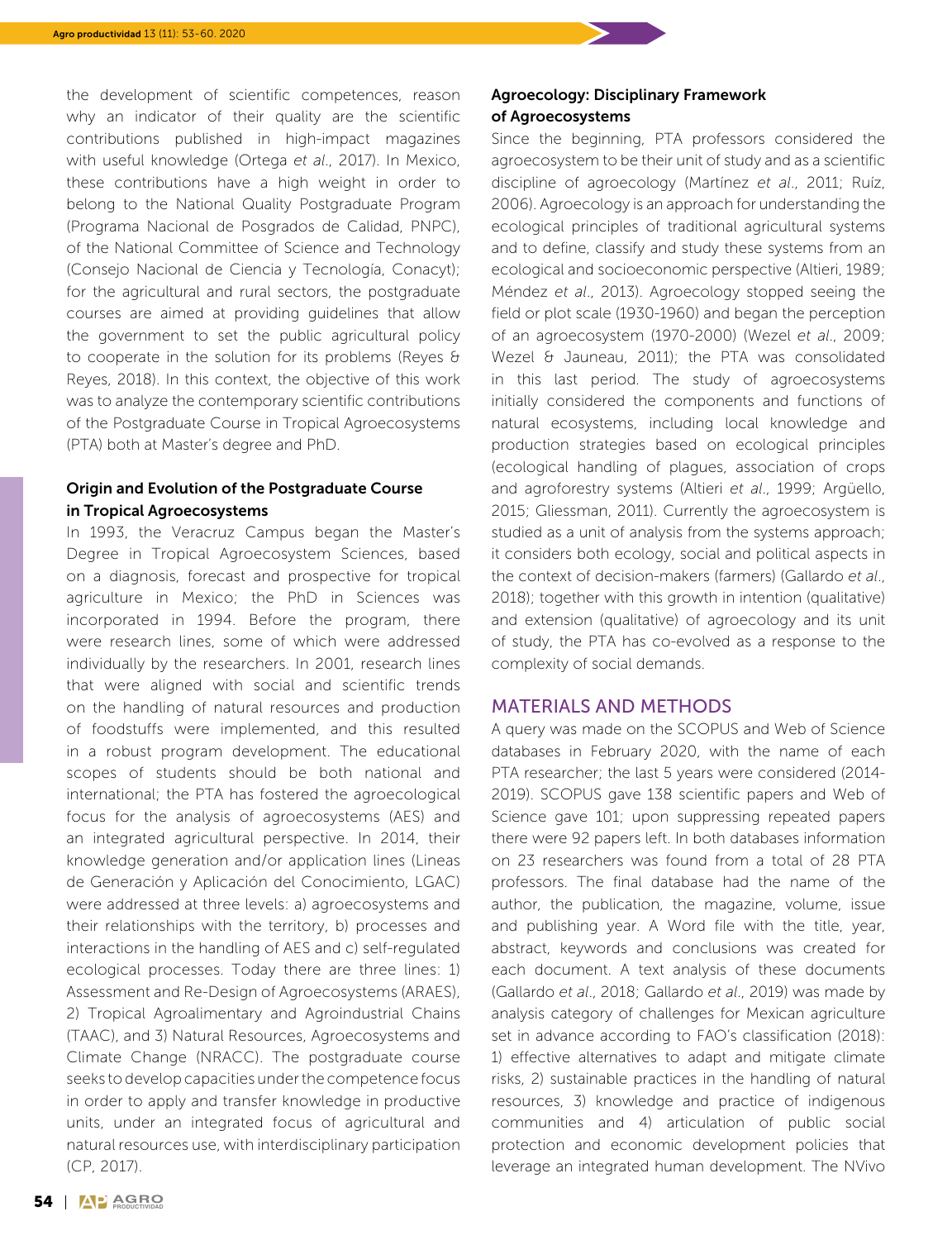12 Pro for Windows was used for the analysis of contents (Kaefer *et al*., 2015). An emergent category named "increase in agricultural productivity" was identified.

#### RESULTS AND DISCUSSION

The queried publications ( $N = 92$ ) show an intensification in the last two years: 2014 (5.4%), 2015 (12%), 2016 (16.3%), 2017 (16.3%), 2018 (28.3%) and 2019 (21.7%). The text analysis found scientific contributions in the following categories: effective alternatives for adapting and mitigating climate risks (8.5%), sustainable practices in the handling of natural resources (14.9%), articulation of public social protection and economic policies that intensify an integrated human development of rural population (10.6%) and increase in agricultural productivity (66%), a more prolific category. No contributions of "knowledge and practices of indigenous communities" were found. The orientation of publications is related to the increase in production and is supported by their text contents (Figure 1).

# Effective alternatives for adapting and mitigating climate risks

This category showed both renewable energies and the adaptation of flora and fauna and social and cultural responses to attain the adaptation and mitigation of climate risks until reaching the design of strategies by farmers (Ávila *et al*., 2018; Casanova *et al*., 2016, 2018; Casanova *et al*., 2019; Castellanos *et al*., 2017; Pérez *et al*., 2016; Torres *et al*., 2016; Vilaboa *et al*., 2019).

#### Sustainable practices in the handling of natural resources

These contributions are oriented toward the preservation of flora and fauna (handling and consumption), soil improvement practices, organic fertilizers for the sustainable production of crops, handling of natural resources and adequate use and handling of pesticides (Avendaño *et al*., 2018; Candelaria *et al*., 2014; Cisneros *et al*., 2015; Cruz *et al*., 2019; Chontal *et al*., 2019; De Farias *et al*., 2015; García *et al*., 2015; Jacinto *et al*., 2017; Linares *et al*., 2018; Linares *et al*., 2017; Llarena *et al*., 2019; Nikolskii *et al*., 2019; Ramirez *et al*., 2016; Vandepitte *et al*., 2019).

# Articulation of Public Social Protection and Economic Development Policies that Intensify an Integrated Human Development of the Rural Population

Forms of implementation of public policies, the main role of actors and performed strategies, agroecology as

emergent production forms, which has evolved together with science, farmer practices and social movements appear in this category (Arroniz *et al*., 2015; Casanova *et al*., 2015; Cruz *et al*., 2019; Figueroa *et al*., 2019; Gallardo *et al*., 2018; Gallardo *et al*., 2019; Guerrero *et al*., 2016; Ireta *et al*., 2018; Platas *et al*., 2017; Quintero *et al*., 2017).

#### Increase in Agricultural Productivity

The contributions propose an increase in animal, forestry and crop productivity. The livestock part does research on ovines, bovines, birds, bees and rabbits, byproducts thereof and factors that limit production (Arce *et al*., 2017; Dominguez *et al*., 2015; Fraire *et al*., 2018a; Fraire *et al*., 2018b; González *et al*., 2016; Herman *et al*., 2019; Hernández *et al*., 2017; Hernández *et al*., 2018; Hernández *et al*., 2016; Huerta *et al*., 2018; Juárez *et al*., 2016; Ramírez *et al*., 2018a; Ramírez *et al*., 2018b; Ramírez *et al*., 2017a; Ramírez *et al*., 2017b; Ramírez *et al*., 2017c; Rivera *et al*., 2016; Rodríguez *et al*., 2017; Romero *et al*., 2018; Rosales *et al*., 2018; Sosa *et al*., 2014; Yáñez *et al*., 2018). Within the factors that limit or improve the production, sociocultural, technological and productive aspects that suggest fostering the use of technology to improve productive indexes are identified (Juárez *et al*., 2015; López *et al*., 2017; Maldonado *et al*.; Purroy *et al*., 2015). In the forestry part, the availability of nutrients in the production of commercial forest species is addressed (Montero *et al*., 2019; Rodríguez *et al*., 2014; Santiago *et al*., 2016). The contributions on the production of crops are more prolific and include basic crops, fruits, grass



Figure 1. Conceptual superlatives in scientific contributions of the Tropical Agroecosystem Program.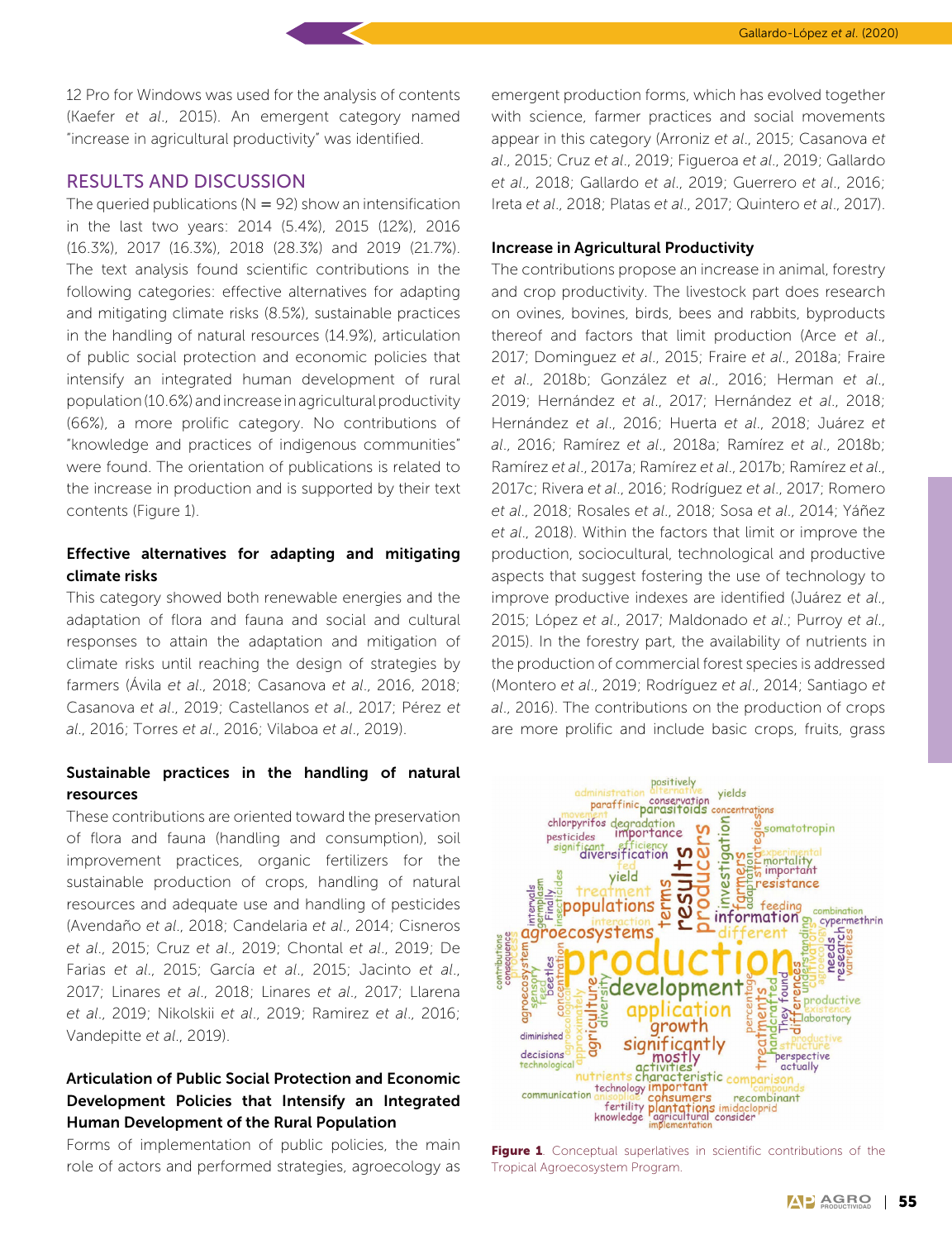and forage, citrus fruits and energy crops (Aguas *et al*., 2014; Alamilla *et al*., 2016; Andrés *et al*., 2017; Calzada *et al*., 2014; Espinosa *et al*., 2018; García *et al*., 2016; García *et al*., 2019; Grifaldo *et al*., 2019; Guillén *et al*., 2018; Gutiérrez *et al*., 2018; Hernández *et al*., 2015; Hernández *et al*., 2016; Hernández *et al*., 2018; Hernández *et al*., 2019; Ibarra *et al*., 2018a; Ibarra *et al*., 2018b; Jaimez *et al*., 2015; José *et al*., 2017; Mendoza *et al*., 2019; Mendoza *et al*., 2015; Pérez *et al*., 2016; Rueda *et al*., 2016; Rueda *et al*., 2018; Sánchez *et al*., 2018; Valdes and Pérez, 2019; Villanueva *et al*., 2019.

The current PTA challenges suggest that the subject matter of the study and generation of knowledge integrate experiences of stakeholders in a transdisciplinary research process (CP, 2017). Nevertheless, the results show scientific contributions oriented to increasing productivity, in congruency with the development of scientific research in the last 60 years that fosters a highly productive and profitable agriculture, although with environmental and social consequences (Sarandón, 2019). Similar studies are centered under the perspective of social relevance without considering scientific contributions like this work does, although with similar results, reflections and conclusions. Garrocho & Lazcano (2012) explored the social relevance of scientific research projects of Universidad Autónoma del Estado de México; these evidence the need of a more integrated academic structure centered on social relevance criteria that guarantee a sustained progress of knowledge areas, but which mainly contribute to reaffirming the commitment of scientific communities with their social environment. In the state of Chihuahua, Hernández *et al*. (2017) suggested orienting the training of researchers in a curriculum design that is congruent with the context in order to respond to real needs. As for postgraduate degrees in Universidad Autónoma de Nuevo León, Duéñez *et al*. (2018) considered that the relevance in education should be reviewed constantly and this allows changes in policies toward a contemporary education, such as reinforcing research competences for the design and implementation of innovative projects. This analysis on the scientific contributions of PTA and its contribution before the challenges of Mexican agriculture are the background for re-thinking our research, as the current administration points to a development model that prioritizes emergent social and economic issues to attain human wellbeing and development (Muñoz, 2019).

#### **CONCLUSIONS**

Publications generated from 2014 to 2019 by postgraduate course Tropical Agroecosystems researchers show that the research is oriented mainly to an increase in agricultural productivity, with low social relevance, according to the main challenges identified by FAO. This shows contributions with respect to sustainable practices and the articulation of public policies; initial contributions to the adaptation and mitigation of climate risks, although there were no contributions from the knowledge and practice of indigenous communities. This also suggests laying down a new role for the research of the program to address complex contemporary challenges and disciplinary interfaces with a transdisciplinary trend.

#### **REFERENCES**

- Aguas-Atlahua, A., García-Pérez, E., Ruiz-Rosado, O. & Trinidad-Santos, A. (2014). Calidad de fruto de Litchi (*Litchi chinensis* Sonn.) producido en el estado de Veracruz, México. Rev. Fitotecnia Mex. 37(4):373-380.
- Alamilla-Magaña, J., Carrillo-Ávila, E., Obrador-Olán, J.J., Landeros-Sánchez, C., Vera-Lopez, J. & Juárez-López, J. (2016). Soil moisture tension effect on sugar cane growth and yield. Agric. Water Managem. 177:264-273.
- Altieri, M. (1989). Agroecology: A new research and development paradigm for world agriculture. Agric. Ecosyst. Environ. 27(1):37-46.
- Andrés-Meza, P., Vázquez-Carrillo, M.G., Sierra-Macías, M., Mejía-Contreras, J.A., Molina-Galán, J.D., Espinosa-Calderón, A… Zetina-Córdoba, P. (2017). Genotype-environment interaction on productivity and protein quality of synthetic tropical maize (*Zea mays* L.) varieties. Interciencia, 42(9):578-585.
- Arce R., C., Aranda I., E.M., Osorio A., M.M., González G., R., Díaz R., P. & Hinojosa C., J.A. (2017). Evaluación de parámetros productivos y reproductivos en un hato de doble propósito en Tabasco, México. Rev. Mex. C. Pec. 8(1):83-91.
- Argüello, A. (2015). Agroecology: scientific and technological challenges for agriculture in the 21st century in Latin America. Agron. Col. 33:391-398.
- Arroniz, J.V., Dávila, J.P.M., Rosado, D.E.P., Rivera, P.D., Córdoba, P.Z. & Campbell, W.B. (2015). Experiencias en la estrategia para el desarrollo territorial del distrito de desarrollo rural 008, Veracruz, México. Interciencia, 40(4):241-248.
- Avendaño-Yáñez, M.l.L., López-Ortiz, S., Perroni, Y. & Pérez-Elizalde, S. (2018). Leguminous trees from tropical dry forest generate fertility islands in pastures. Arid Land Res. Manag. 32(1):57-70. doi: 10.1080/15324982.2017.1377782
- Avila-Bello, C., Hernandez-Romero, H., Mendoza B., M.A. & Vázquez L., D. (2018). Complex Systems, Agroecological Matrices, and Management of Forest Resources: An Example of an Application in Los Tuxtlas, Veracruz, Mexico. Sustainability, 10:3496. doi: 10.3390/su10103496
- Calzada-Marín, J.M., Enríquez-Quiroz, J.F., Hernández-Garay, A., Ortega-Jiménez, E. & Mendoza-Pedroza, S.I. (2014). Análisis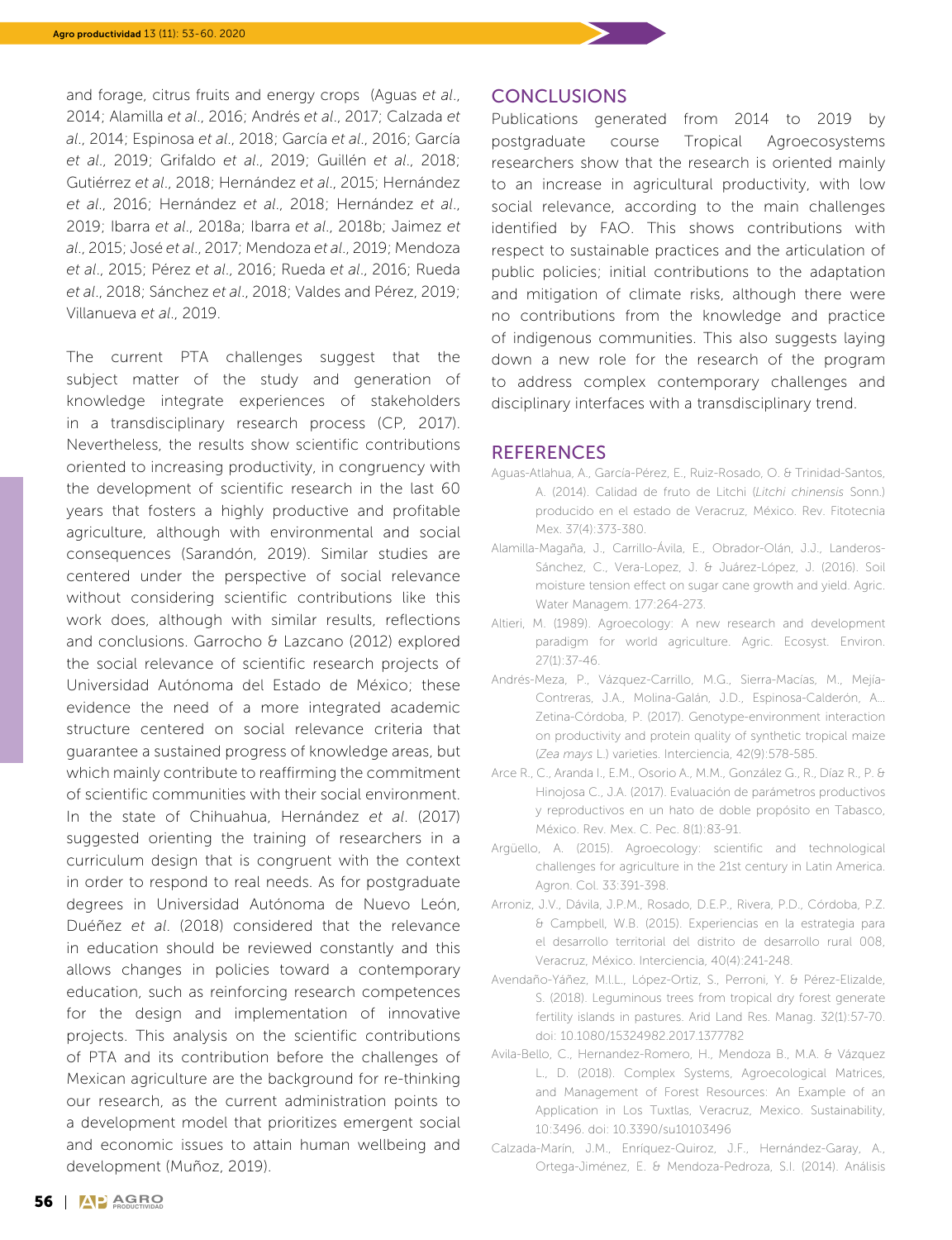de crecimiento del pasto maralfalfa (*Pennisetum* sp.) en clima cálido subhúmedo. Rev. Mex. C. Pec. 5(2):247-260.

- Candelaria-Martínez, B., Ruiz-Rosado, O., Pérez-Hernández, P., Gallardo-López, F., Vargas-Villamil, L., Martínez-Becerra, Á. & Flota-Bañuelos, C. (2014). Agroecosystems Sustainability of the Micro-watershed Paso de Ovejas 1, Veracruz, Mexico. Cuadernos Des. Rural, 11 (73):87-104.
- Cardoso E., E.O. & Cerecedo M., M.T. (2011). Propuesta de indicadores para evaluar la calidad de un programa de posgrado en Educación. Rev. Electr. Inv. Educ. 13(2):68-82.
- Casanova-Pérez, L., Martínez-Dávila, J.P., López-Ortiz, S., Landeros-Sánchez, C., Romero, G.L. & Peña-Olvera, B. (2015). Enfoques del pensamiento complejo en el agroecosistema. Interciencia, 40(3):210-216.
- Casanova-Pérez, L., Martínez-Dávila, J.P., López-Ortiz, S., Landeros-Sánchez, C. & López-Romero, G. (2016). Sociocultural dimension in agriculture adaptation to climate change. Agroecol. Sustain. Food Syst. 40(8):848-862.
- Casanova-Pérez, L., Martínez-Dávila, J.P., López-Ortiz, S., Landeros-Sánchez, C. & López-Romero, G. (2018). Climate change communication between farmers and adaptation strategies in agroecosystems of the mexican sub-humid tropics. Trop. Subtrop. Agroecosyst. 21(2):189-198.
- Casanova-Pérez, L., Martínez-Dávila, J.P., López-Ortiz, S. & Rosales-Martínez, V. (2019). Mercantilización del maíz en un contexto político y de cambio climático en el trópico subhúmedo mexicano. Cuad. Des. Rural, 16(83).
- Castellanos, B., Gallardo-López, F., Padilla, G., Pérez-Vazquez, A. & Landeros-Sánchez, C. (2017). Spatio-Temporal mobility of apiculture affected by the climate change in the beekeeping of the gulf of Mexico. Appl. Ecol. Environ. Res. 15:163-175.
- CEPAL (Comisión Económica para América Latina y el Caribe). (2018). Agenda 2030 y los Objetivos de Desarrollo Sostenible: una oportunidad para América Latina y el Caribe (p. 59). Santiago de Chile. https://repositorio.cepal.org/bitstream/ handle/11362/40155/24/S1801141\_es.pdf
- Cisneros-Saguilán, P., Gallardo-López, F., López-Ortíz, S., Ruiz Rosado, O., Herrera-Haro, J.G. & Hernández-Castro, E. (2015). Current epistemological perceptions of sustainability and its application in the study and practice of cattle production: a review. Agroecol. Sust. Food Syst. 39(8):885-906.
- CP. (Colegio de Postgraduados) (2018). Doctorado y Maestría en Ciencias en Agroecosistemas Tropicales. CP, Campus Veracruz http://www.colpos.mx/wb/index.php/campus-veracruz/ agroecosistemas-tropicales#.V2wKCPl974b
- Chontal, M.A.H., Collado, C.J.L., Orozco, N.R., Velasco, J.V., Gabriel, A.L. & Romero, G.L. (2019). Nutrient content of fermented fertilizers and its efficacy in combination with hydrogel in *Zea mays* L. Int. J. Recycl. Org. Waste Agric. 8(3):309-315.
- Cruz, A.R.O., Ortega-Jimenez, E., Díaz-Rivera, P., Aranda-Ibáñez, E., Ramos-Juárez, J. & Mendoza, G. (2019). *Pleurotus ostreatus*  effects on agricultural waste degradation. Agrociencia, 53:25-33.
- Cruz-Bautista, P., Casanova-Pérez, L., Martinez-Davila, J.P., Flores-Martinez, C. & Villegas-Rodriguez, I. (2019). Family as a social system and homegarden agroecosystem: conceptual theoretical model from the Luhmannian theory. Trop. Subtrop. Agroecosyst. 22(3):713-722.
- De Farias, P.M., Arellano, L., Hernández, M.I.M. & Ortiz, S.L. (2015). Response of the copro-necrophagous beetle (Coleoptera: Scarabaeinae) assemblage to a range of soil characteristics and livestock management in a tropical landscape. J. Insect Conserv. 19(5):947-960.
- Dominguez, P., Pro-Martinez, A., Narciso-Gaytan, C., Hernandez-Cazares, A., Sosa-Montes, E., Perez-Hernandez, P… Ruiz-Feria, C. (2015). Concurrent supplementation of arginine and antioxidant vitamins E and C reduces oxidative stress in broiler chickens after a challenge with Eimeria spp. Can. J. Animal Sci. 95(2):143-153.
- Duéñez, V.P.G., Elizondo, J.A.C., Escamilla, N.E.R. & Duéñez, P.Y.G. (2018). Análisis de pertinencia de un programa de posgrado. Espirales Rev. Multidisc. Inv. 2(23). http://www.revistaespirales. com/index.php/es/article/view/389/339.
- Egas, J.J. & De Salvo, C.P. (2018). Agricultural Support Policies in Latin America and the Caribbean: 2018 Review. Agricultural Policy Reports. https://publications.iadb.org/publications/english/ document/Agricultural-Support-Policies-in-Latin-America-andthe-Caribbean-2018-Review.pdf
- Espinosa-Espinosa, J.L., Palacios-Vélez, E., Tijerina-Chávez, L., Ortiz-Solorio, C.A., Exebio-García, A. & Landeros-Sánchez, C. (2018). Factores que afectan la producción agrícola bajo riego: cómo medirlos y estudiar su efecto. Tecnol. C. Agua, 9(2):175-191.
- FAO (Organización de las Naciones Unidas para la Alimentación y la Agricultura). (2018). México rural del Siglo XXI Ciudad de México. FAO. http://www.fao.org/3/i9548es/I9548ES.pdf.
- Figueroa-Rodríguez, K.A., Álvarez-Ávila, M.C., Hernández Castillo, F., Schwentesius Rindermann, R. & Figueroa-Sandoval, B. (2019). Farmers' market actors, dynamics, and attributes: A bibliometric study. Sustainability, 11(3):745.
- Fraire-Cordero, S., Rodríguez, P.P., Pérez-Hernández, P., Cortez-Romero, C. & Gallegos-Sánchez, J. (2018a). Reproductive response of pelibuey sheep to the application of recombinant bovine somatotropin and a metabolic restorative preparation. Pesq. Agropec. Bras. 53(12):1392-1398.
- Fraire-Cordero, S., Salazar-Ortiz, J., Cortez-Romero, C., Pérez-Hernández, P., Herrera-Corredor, C. & Gallegos-Sánchez, J. (2018b). External stimuli help restore post-partum ovarian activity in Pelibuey sheep. S. African J. Animal Sci. 48(2):337- 343.
- Gallardo-López, F., Hernández-Chontal, M.A., Cisneros-Saguilán, P. & Linares-Gabriel, A. (2018). Development of the Concept of Agroecology in Europe: A Review. Sustainability, 10(4):1210.
- Gallardo-López, F., Hernández-Chontal, M.A., Linares-Gabriel, A. & Cisneros-Saguilán, P. (2019). Scientific contributions of agroecology in Latin America and the Caribbean: a review. Rev. FCA UNCUYO. 51(1):215-229.
- García-Álvarez, A., van Leeuwen, C.H.A., Luque, C.J., Hussner, A., Vélez-Martín, A., Pérez-Vázquez, A… Castellanos, E.M. (2015). Internal transport of alien and native plants by geese and ducks: an experimental study. Freshwater Biol. 60(7):1316-1329.
- García-Méndez, V.H., Ortega-Arenas, L.D., Villanueva-Jiménez, J.A. & Sánchez-Arroyo, H. (2016). Susceptibilidad de *Diaphorina citri*  Kuwayama (Hemiptera: Liviidae) a insecticidas en Veracruz, México. Agrociencia, 50(3):355-365.
- García-Saldaña, A., Landeros-Sánchez, C., Castañeda-Chávez, M.R., Martínez-Dávila, J.P., Pérez-Vázquez, A. & Carrillo-Ávila, E.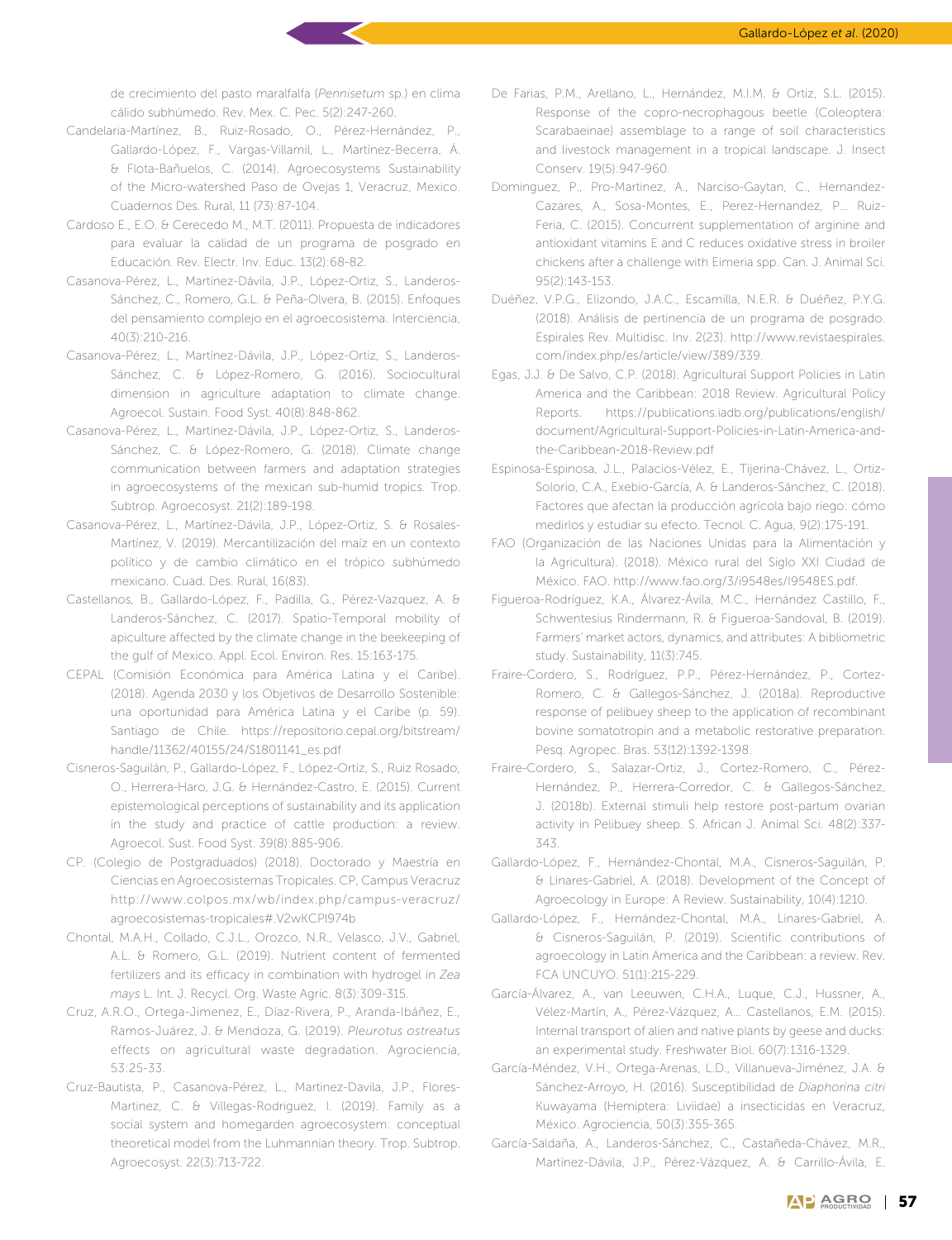(2019). Fertirrigation with low-pressure multi-gate irrigation systems in sugarcane agroecosystems: a review. Pedosphere, 29(1):1-11.

- Garrocho, C. & Lazcano, G.S. (2012). La pertinencia social y la investigación científica en la universidad pública mexicana. Ciencia Ergo-Sum, 19(1):24-34.
- Gliessman, S. (2011). Transforming food systems to sustainability with agroecology. J. Sustain. Agric. 35(8):823-825.
- Gómez O., L. & Tacuba S., A. (2017). La política de desarrollo rural en México. ¿Existe correspondencia entre lo formal y lo real? Economía UNAM, 14(42):93-117.
- González-Gómez, R., Otero-Colina, G., Villanueva-Jiménez, J.A., Santillán-Galicia, M.T., Peña-Valdivia, C.B. & Santizo-Rincón, J.A. (2016). Effects of neem (*Azadirachta indica*) on honey bee workers and queens, while applied to control Varroa destructor. J. Apic. Res. 55(5):413-421.
- Grifaldo-Alcántara, P., Alatorre-Rosas, R., Villanueva-Jiménez, J., Hernández-Rosas, F., Stock, S. & Ramírez-Valverde, G. (2019). Evaluación de dos cepas de nemátodos entomopatógenos (Steinernematidae) para el control de salivazo (Hemiptera: Cercopidae) en caña de azúcar. Nematropica, 49(1):83-90.
- Guerrero-Carrera, L.M., Soto-Estrada, A., Landeros-Sánchez, C., Vargas-Mendoza, M. & Carrillo-Ávila, A.E. (2016). Atmospheric agro-industrial sugarcane emissions: It's effect on health and properties of the habitants. Toxicol. Letters, 259:S79.
- Guillén-Sánchez, D., Gonzaga-Muñoz, M., Villanueva-Jiménez, J., López-Martínez, V. & Alía-Tejacal, I. (2018). Atracción de *Aphis nerii* a combinación de colores bajo condiciones de laboratorio. Southwest. Entomol. 43(2):439-445.
- Gutiérrez-Gómez, C., Carrillo-Avila, E., Landeros-Sánchez, C., Coh-Méndez, D., Monsalvo-Espinosa, A., Arreola-Enríquez, J. & Pimentel-López, J. (2018). Soil moisture tension as an alternative for improving sustainable use of irrigation water for habanero chilies (*Capsicum chinense* Jacq.). Agric. Water Manag. 204:28-37.
- Herman-Lara, E., Bolivar-Moreno, D., Toledo-López, V.M., Cuevas-Glory, L.F., Lope-Navarrete, M.C., Barron-Zambrano, J.A… Ramírez-Rivera, E.J. (2019). Minerals multi-element analysis and its relationship with geographical origin of artisanal Mexican goat cheeses. Food Sci. Technol. 39(supl. 2):517-525.
- Hernández, C.C., Luna, J M. & García, Y.I.L. (2017). La formación de investigadores en los posgrados. Una reflexión curricular. Rev. Bol. Redipe, 6(9):53-72.
- Hernandez-Castro, E., Nava, A.D., Aguilera, J.A.M., Villanueva-Jimenez, J., Vargas-Alvarez, D. & Palemón-Alberto, F. (2015). Incidence of the papaya ringspot virus (PRSV-p) and management in the state of Guerrero, Mexico (pp. 119-127). *In*: S. Todorov, D. & Ivanova, I.V. (eds.). Tropical Fruits. Nova Science Publishers, Inc.
- Hernández-Domínguez, C., Guzmán-Franco, A., Carrillo-Benítez, M., Alatorre-Rosas, R., Rodríguez-Leyva, E. & Villanueva-Jiménez, J. (2016). Specific diversity of Metarhizium isolates infecting *Aeneolamia* spp. (Hemiptera: Cercopidae) in sugarcane plantations. Neotrop. Entomol. 45(1):80-87.
- Hernández-Hernández, E., López-Ortiz, S., Villarruel-Fuentes, M., Pérez-Hernández, P., Velasco-Velasco, J. & Salinas-Ruíz, J. (2017). Feeding rabbits (*Oryctolagus cuniculus*) with tree fruits from tropical deciduous forest. World Rabbit Sci. 25(2):135-145.
- Hernández-Landa, L., Lopez-Collado, J., González-Hernández, H., Vargas-Mendoza, M., Osorio-Acosta, F. & Nava-Tablada, M.E. (2018). Fluctuation and synchronization of adults catches of *Diaphorina citri* Kuwayama (Hemiptera: Liviidae) in urban backyards and commercial citrus plantations. J. Asia-Pacific Entomol. 21:745-753.
- Hernández-Marín, J.A., Pro-Martínez, A., Cortez-Romero, C., Pérez-Hernández, P., Herrera-Corredor, C.A. & Gallegos-Sánchez, J. (2016). Inducción de la ovulación con efecto macho y un reconstituyente energético en ovejas pelibuey prepúberes. Agrociencia, 50:811-823.
- Hernández-Marín, J., Cortez-Romero, C., Herrera-Corredor, C., Pérez-Hernández, P., Pro-Martínez, A. & Gallegos-Sánchez, J. (2018). "Male effect" and "temporary weaning" in synchronization of post-partum ovarian activity in Pelibuey ewes. S. African J. Animal Sci. 48(4):734-750.
- Hernández-Salinas, G., Soto-Estrada, A., García-Pérez, E., Pérez-Vázquez, A., Rocandio-Rodríguez, M. & Córdova-Téllez, L. (2019). Variación morfológica in situ de *Carica papaya* L. nativa de México. Rev. Fitotecnia Mex. 42(1):47-55.
- Huerta, M., Ortega, M., Haro, J., Kawas-Garza, J., Díaz-Cruz, A., Nava, C., Hernandez, D., Ortega-Jimenez, E. & Alarcon-Rojo, A. (2018). Relationship between glycerol administration to livestock 24 h before sacrifice and indicators of physiological and oxidative stress. J. Animal Behav. Biometeorol. 6:116-123.
- Ibarra-Cortés, K., Guzmán-Franco, A., González-Hernández, H., Ortega-Arenas, L., Villanueva-Jiménez, J. & Robles-Bermúdez, A. (2018a). Susceptibility of *Diaphorina citri* (Hemiptera: Liviidae) and its parasitoid *Tamarixia radiata* (Hymenoptera: Eulophidae) to entomopathogenic fungi under laboratory conditions. Neotrop. Entomol. 47(1):131-138.
- Ibarra-Cortés, K.H., González-Hernández, H., Guzmán-Franco, A.W., Ortega-Arenas, L.D., Villanueva-Jiménez, J.A. & Robles-Bermúdez, A. (2018b). Interactions between entomopathogenic fungi and *Tamarixia radiata* (Hymenoptera: Eulophidae) in *Diaphorina citri* (Hemiptera: Liviidae) populations under laboratory conditions. J. Pest Sci. 91(1):373-384.
- Ibarrola-Rivas, M.J. & Galicia, L. (2017). Repensando la seguridad alimentaria en México: La necesidad de discutir políticas transversales sustentables enlazando la producción de alimento con el consumo. Inv. Geogr. 94(94):1-16.
- Ireta-Paredes, A.R., Pérez-Hernández, P., Bautista-Ortega, J. & Rosas-Herrera, E.L. (2018). Análisis de la red de valor calabaza chihua (*Cucurbita argyrosperma* Huber) en Campeche, México. Agrociencia, 52(1):151-167.
- Jacinto-Padilla, J., Lopez-Collado, J., Lopez-Collado, C.J. & García-García, C.G. (2017). Species distribution modeling for wildlife management: ornamental butterflies in México. J. Asia-Pacific Entomol. 20(2):627-636.
- Jaimez-Ruiz, I. A., Otero-Colina, G., Valdovinos-Ponce, G., Villanueva-Jimenez, J.A. & Vera-Graziano, J. (2015). Population growth and characterization of plant injuries of *Steneotarsonemus spinki* Smiley (Acari: Tarsonemidae) on rice. Neotrop. Entomol. 44(3):294-300.
- Jose-Pablo, R., Villanueva-Jiménez, J.A., Vargas-Mendoza, M.C. & Huerta-De-La-Peña, A. (2017). Life cycle and larval predation by *Ceraeochrysa valida* (Banks) on nymphs of *Diaphorina citri*  Kuwayama. Southwest. Entomol. 42(1):61-72.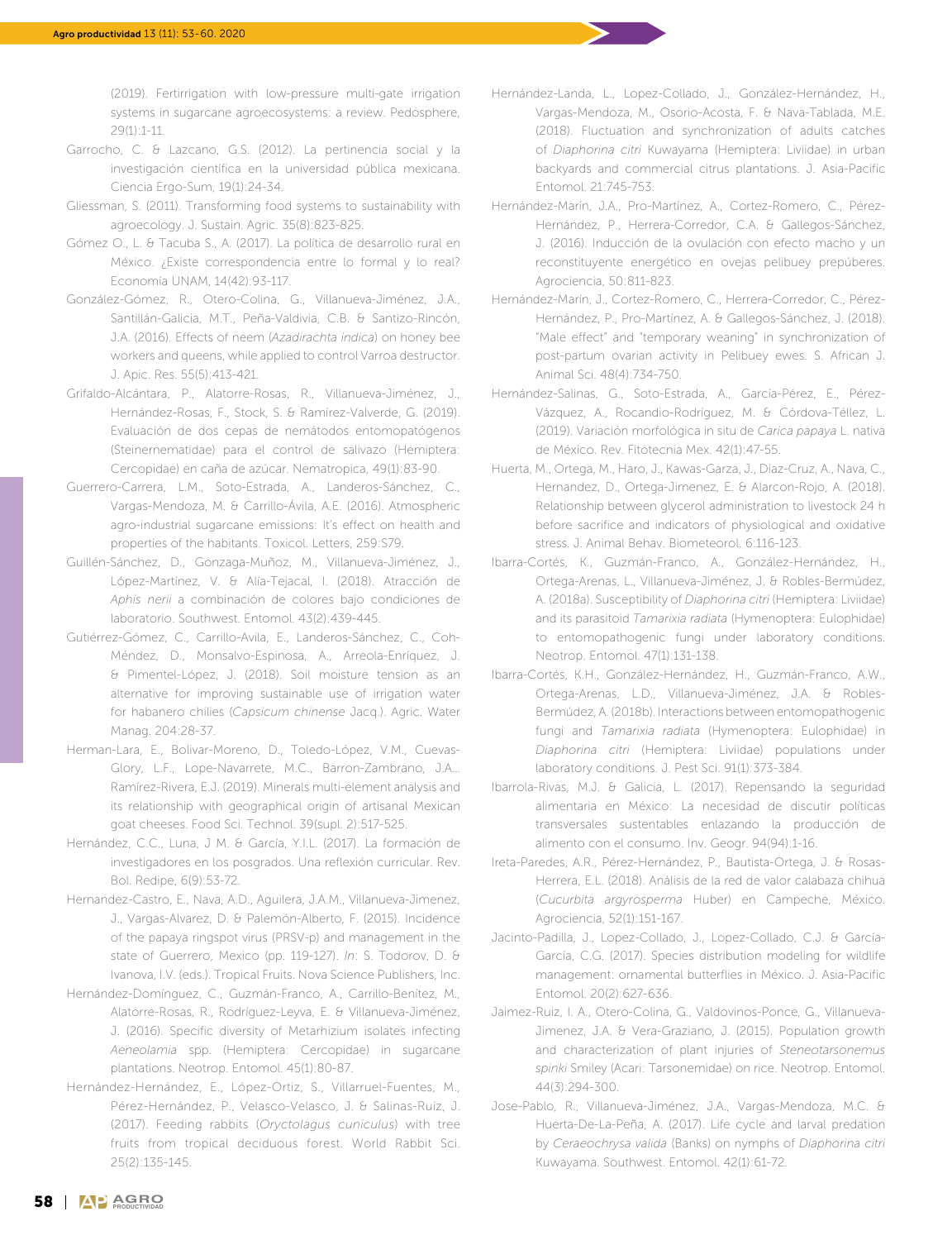- Juárez-Barrientos, J.M., Herman-Lara, E., Soto-Estrada, A., Ávalosde la Cruz, D.A., Vilaboa-Arroniz, J. & Díaz-Rivera, P. (2015). Tipificación de sistemas de doble propósito para producción de leche en el distrito de desarrollo rural 008, Veracruz, México. Rev. Cient. 25(4):317-323.
- Juárez-Barrientos, J.M., Díaz-Rivera, P., Rodríguez-Miranda, J., Martínez-Sánchez, C.E., Hernández-Santos, B., Ramírez-Rivera, E., Torruco-Uco, J.G. & Herman-Lara, E. (2016). Caracterización de la leche y clasificación de calidad mediante análisis cluster en sistemas de doble propósito. Rev. Mex. C. Pec. 7(4):525-537.
- Kaefer, F., Roper, J. & Sinha, P. (2015). A software-assisted qualitative content analysis of news articles: example and reflections. Forum: Qual. Soc. Res. 16(2). doi: 10.17169/fqs-16.2.2123
- Linares-Gabriel, A., López-Collado, C.J., Tinoco-Alfaro, C.A., Velasco-Velasco, J. & López-Romero, G. (2017). Application of biol, inorganic fertilizer and superabsorbent polymers in the growth of heliconia (*Heliconia psittacorum* cv. Tropica). Rev. Chapingo S. Horti. 23(1):35-48.
- Linares-Gabriel, A., López-Collado, C.J., Hernández-Chontal, M.A., Velasco-Velasco, J. & López-Romero, G. (2018). Application of soil amendments and their effect in the growth of heliconia. Ornam. Horti. 24:248-254.
- Llarena-Hernández, R.C., Alonso-López, A., Hernández-Rosas, F., López, C.J., González, J.M., Savoie, J.-M. & Mata, G. (2019). Aerobic fermentation prior to pasteurization produces a selective substrate for cultivation of the mushroom *Pleurotus pulmonarius*. Biotechnol. Agron. Soc. Environ, 23(3):165-173.
- Lopez-Collado, J., Cruz-Rosales, M., Vilaboa-Arroniz, J., Martínez-Morales, I. & Gonzalez-Hernandez, H. (2017). Contribution of dung beetles to cattle productivity in the tropics: A stochasticdynamic modeling approach. Agric. Syst. 155:78-87.
- Maldonado-Jáquez, J., Salinas-González, H., Torres-Hernández, G., Becerril-Pérez, C. & Díaz-Rivera, P. (2018). Factors influencing milk production of local goats in the Comarca Lagunera, México. Livestock Res. Rural Develop. 30:1-6.
- Martínez, D., Gallardo, L., Bustillo, G. & Pérez, V. (2011). El agroecosistema, unidad de estudio y transformación de la diversidad agrícola. pp. 453-462. *In*: Comisión Nacional para el Conocimiento y Uso de la Biodiversidad (CONABIO), La Biodiversidad en Veracruz: Estudio de Estado, Vol. 1. Veracruz, México.
- Méndez F., E. (2005). La pertinencia como requisito para la calidad en educación superior. La planeación institucional y el compromiso como condición esencial para el desarrollo del posgrado. Rev. Iberoam. Educ. 36(3):1-20.
- Méndez, V.E., Bacon, C.M. & Cohen, R. (2013). Agroecology as a transdisciplinary, participatory, and action-oriented approach. Agroecol. Sust. Food Syst. 37(1):3-18.
- Mendoza-García, E.E., Ortega-Arenas, L.D., Serrato Cruz, M.A., Diaz Cedillo, F., Villanueva-Jiménez, J.A., López-Arroyo, J.I. & Pérez-Pacheco, R. (2015). Biological effect of *Tagetes coronopifolia*  (Asteraceae) oil against *Diaphorina citri* (Hemiptera: Liviidae). Rev. Col. Entomol. 41(2):157-162.
- Mendoza-García, E.E., Ortega-Arenas, L.D., Serrato-Cruz, M.Á., Villanueva-Jiménez, J.A., López-Arroyo, J.I. & Pérez-Pacheco, R. (2019). Chemical composition, toxicity, and repellence of plant essential oils against *Diaphorina citri* (Hemiptera: Liviidae). Chilean J. Agric. Res. 79(4):636-647.
- Montero-Solís, F.M., López-López, M.Á., Jiménez-Casas, M., Cetina-Alcalá, V.M., Platas-Rosado, D.E. & López-Collado, C.J. (2019). *Gliricidia sepium* and fertilization affect growth, nutrient status, and incidence of *Hypsipyla grandella* in a *Cedrela odorata*  plantation. Agrofor. Syst. 93(3):813-823.
- Muñoz, R.T. (2019). La Cuarta Transformación y los modelos del desarrollo anhelado:¿Hacia dónde nos llevan? Est. Culturas Contemp. 5:135-156.
- Nikolskii, Y.N., Aidarov, I.P., Landeros-Sanchez, C. & Pchyolkin, V.V. (2019). Impact of long-term freshwater irrigation on soil fertility. Irrig. Drain. 68(5):993-1001.
- Ortega, C., Passailaigue, R., Febles, A. & Estrada, V. (2017). El desarrollo de competencias científicas desde los programas de posgrado. REDVET. Rev. Electr. Vet. 18(11):1-16.
- Ortega-Vargas, E., Burgueño-Ferreira, J.A., Ávila-Reséndiz, C., Campbell, W.B., Jarillo-Rodríguez, J. & López-Ortiz, S. (2019). Morphological and physiological responses of *Guazuma ulmifolia* Lam. to different pruning dates. Agrofor. Syst. 93:461- 470.
- Pérez-Vazquez, A., Herrera, J., Valdés, R.O., Córdoba, T.L. & Sánchez, S.O. (2016). Can Jatropha have a second chance? Insights based on previous experiences in México pp. 215-231. *In*: Segura, C.M.R. & Betancur, A.D (eds.). The promising future of *Jatropha curcas*: properties and potential Applic. NY: Nova Publishers.
- Pérez-Zarate, A., Osorio-Acosta, F., Villanueva-Jimenez, J., Ortega, L. & Chiquito-Contreras, R. (2016). Factores que inciden en el control químico de *Diaphorina citri* Kuwayama en Áreas Regionales de Control. Southwest. Entomol. 41:1037-1050.
- Platas-Rosado, D.E., Vilaboa-Arroniz, J., González-Reynoso, L., Severino-Lendechy, V.H., López-Romero, G. & Vilaboa-Arroniz, I. (2017). Un análisis teórico para el estudio de los agroecosistemas Trop. Subtrop. Agroecosyst. 20(3):395-399.
- Purroy V., R., Gallardo-López, F., Pablo, D.-R., Ortega-Jimenez, E., Ortiz, S. & Torres-Hernández, G. (2015). Contribution of productive activities of agroecosystem to overcome poverty of rural families in central Veracruz state, Mexico. Rev. Fac. Agron. (LUZ) 32:495-514.
- Quintero, M.A.S., Aguilar, S.P., Vázquez, A.P., Maurice, M.J.E. & Comíns, J.S. (2017). El turismo rural en México: Una aproximación conceptual al debate suscitado sobre las políticas públicas desarrolladas, la irrupción de agentes externos y las nuevas metodologías de acción endógena y participativa. Est. Geogr. 78(282):373-382.
- Ramírez-Rivera, E.J., Juárez, B.J.M., Rodríguez, M.J., Díaz, R.P., Ramón, C.L.G., Herrera, C.J.A., Hernández, S.M.I. & Herman, L.E. (2017a). Typification of a fresh goat cheese of Mexico by path models. Turkish J. Vet. Animal Sci. 41:213-220.
- Ramírez-Rivera, E.J., Lopez-Collado, J., Díaz-Rivera, P., Ortega-Jiménez, E., Torres-Hernández, G., Jacinto-Padilla, J. & Herman-Lara, E. (2017b). A multi-criteria approach to identify favorable areas for goat production systems in Veracruz, México. Trop. Animal Health Prod. 49(4):725-731.
- Ramírez-Rivera, E.J., Ramón-Canul, L.G., Díaz-Rivera, P., Juárez-Barrientos, J.M., Herman-Lara, E., Prinyawiwatkul, W. & Herrera-Corredor, J.A. (2017c). Sensory profiles of artisan goat cheeses as influenced by the cultural context and the type of panel. Int. J. Food Sci. Technol. 52(8):1789-1800.